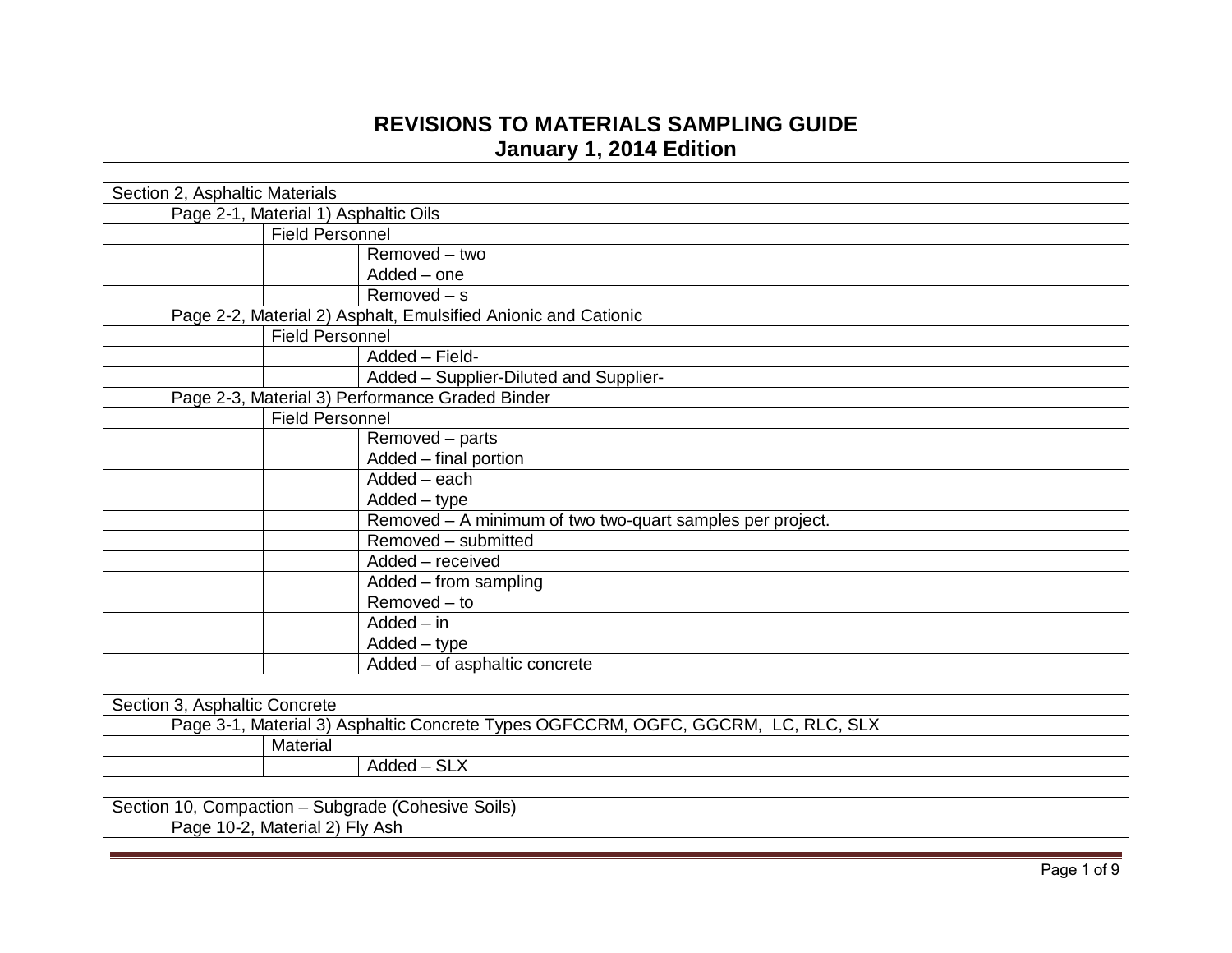|  | <b>Field Personnel</b> |                                                                                                     |
|--|------------------------|-----------------------------------------------------------------------------------------------------|
|  |                        | Removed – Refer to the Approved Products List. Fly Ash is sampled at the fly ash mill and is        |
|  |                        | accepted for use with a manufacturer's certification. A one-gallon sample is required when          |
|  |                        | requested by the Materials and Research Division, the inspector questions the material or the       |
|  |                        | material has been in storage for 90 days or more. Sample to be submitted to the central laboratory. |
|  |                        | Added - Project personnel will supply one one-pound sample for each 1,000 tons (minimum of          |
|  |                        | three samples per project) of material used to perform the testing shown under the central          |
|  |                        | laboratory column.                                                                                  |
|  | <b>Central Lab</b>     |                                                                                                     |
|  |                        | Removed - One-gallon sample when submitted from fly ash plant or field.                             |
|  |                        | Added - One one-pound sample for each 1,000 tons (minimum of three samples per project) of          |
|  |                        | material used for acceptance testing                                                                |
|  |                        | Page 10-2, Material 3) Subgrade Soil and Fly Ash for Mix Design                                     |
|  | Material               |                                                                                                     |
|  |                        | Added - Subgrade Soil and Fly Ash for Mix Design                                                    |
|  | <b>Type of Test</b>    |                                                                                                     |
|  |                        | Added - Quality                                                                                     |
|  |                        | Q.C. Sampling and Testing by Contractor                                                             |
|  |                        | $Added$ -----------                                                                                 |
|  | <b>Field Personnel</b> |                                                                                                     |
|  |                        | Added - Project personnel will supply one 150-pound sample of subgrade soil and a 15-pound          |
|  |                        | sample of fly ash to perform the testing shown under the central laboratory column.                 |
|  |                        |                                                                                                     |
|  |                        | Samples required 21 days prior to construction.                                                     |
|  | <b>Branch Lab</b>      |                                                                                                     |
|  |                        | $Added$ - - - - - - - - - - -                                                                       |
|  | <b>Central Lab</b>     |                                                                                                     |
|  |                        | Added – One 150-pound sample of subgrade soil and one 15-pound sample of fly ash for                |
|  |                        | verification testing and mix design.                                                                |
|  |                        | Location of Additional Information                                                                  |
|  |                        | $Added$ - - - - - - - - - - -                                                                       |
|  |                        | Page 10-3, Material 5) Subgrade Soil and Hydrated Lime or Pebble Quicklime for Mix Design           |
|  | <b>Field Personnel</b> |                                                                                                     |
|  |                        | Removed - 60                                                                                        |
|  |                        | $Added - 100$                                                                                       |
|  |                        |                                                                                                     |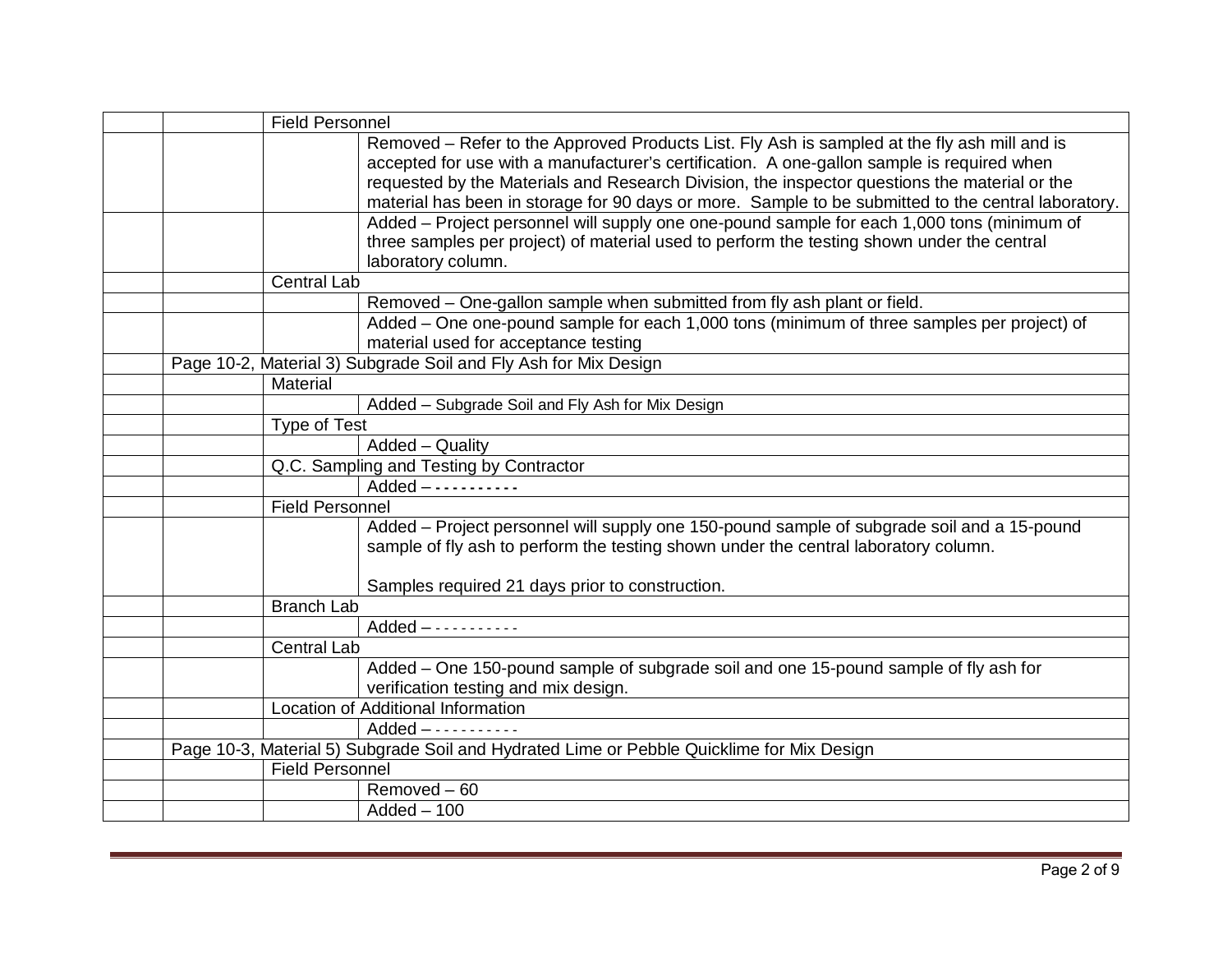|                                                                                   | <b>Central Lab</b>                                  |                                                                                                |  |
|-----------------------------------------------------------------------------------|-----------------------------------------------------|------------------------------------------------------------------------------------------------|--|
|                                                                                   |                                                     | Removed - 60                                                                                   |  |
|                                                                                   |                                                     | $Added - 100$                                                                                  |  |
|                                                                                   |                                                     |                                                                                                |  |
|                                                                                   |                                                     | Section 14, Portland Cement/Interground-Blended Cement/Silica Fume                             |  |
|                                                                                   |                                                     | Page 14-1, Material 2) Interground/Blended Cement                                              |  |
|                                                                                   | Field Personnel                                     |                                                                                                |  |
|                                                                                   |                                                     | Added - Refer to the Approved Products List. Portland cement can be used on the project when   |  |
|                                                                                   |                                                     | accompanied with a manufacturer's certification.                                               |  |
|                                                                                   | <b>Central Lab</b>                                  |                                                                                                |  |
|                                                                                   |                                                     | Removed - cement mill or                                                                       |  |
|                                                                                   |                                                     | Page 14-2, Material 3) Pozzolans (Fly Ash or Calcined Natural Pozzolan)                        |  |
|                                                                                   |                                                     | Removed - Pozzolans (Fly Ash or Calcined Natural Pozzolan)                                     |  |
| Page 14-2, Material 4) Slag Cement                                                |                                                     |                                                                                                |  |
|                                                                                   |                                                     | Removed - Slag Cement                                                                          |  |
|                                                                                   |                                                     |                                                                                                |  |
| Section 15, Portland Cement Concrete for Pavement, Base Course, Pavement Patching |                                                     |                                                                                                |  |
|                                                                                   | Page 15-1, Material 1) Class E and F Aggregates     |                                                                                                |  |
|                                                                                   | Material                                            |                                                                                                |  |
|                                                                                   |                                                     | Removed - Coarse Aggregates                                                                    |  |
|                                                                                   |                                                     | Added - Class E and F Aggregates                                                               |  |
|                                                                                   | Page 15-1, Material 2) Class A, B, and C Aggregates |                                                                                                |  |
|                                                                                   | Material                                            |                                                                                                |  |
|                                                                                   |                                                     | Removed - Fine Aggregates                                                                      |  |
|                                                                                   |                                                     | Added - Class A, B and C Aggregates                                                            |  |
|                                                                                   |                                                     | Page 15-1, Material 3) Class R Aggregate                                                       |  |
|                                                                                   | Material                                            |                                                                                                |  |
|                                                                                   |                                                     | Added - Class R Aggregate                                                                      |  |
|                                                                                   | Type of Test                                        |                                                                                                |  |
|                                                                                   |                                                     | Added - Gradation & Quality                                                                    |  |
|                                                                                   |                                                     | Q.C. Sampling and Testing by Contractor                                                        |  |
|                                                                                   |                                                     | Added – One gradation test for each 1,000 ton of aggregate or fraction thereof, for acceptance |  |
|                                                                                   |                                                     | either at the plant or on the project.                                                         |  |
|                                                                                   |                                                     | Minimum of one gradation test for each project.                                                |  |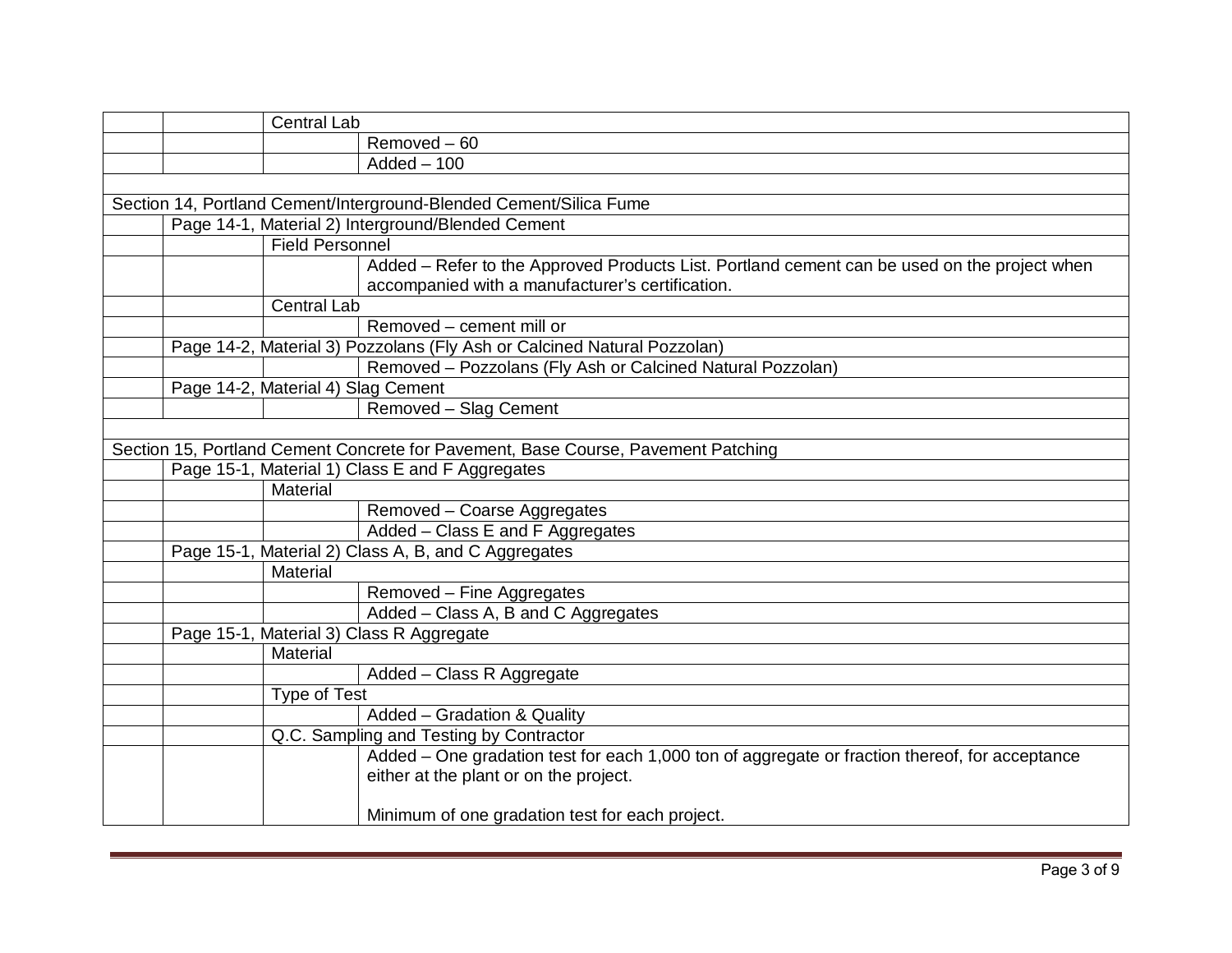|  |                        | The number of samples taken from the plant is determined by plant volume supplied to state and |
|--|------------------------|------------------------------------------------------------------------------------------------|
|  |                        | federal projects, not per project.                                                             |
|  | <b>Field Personnel</b> |                                                                                                |
|  |                        | Added – Verification and quality testing sample size and frequency will be determined by mix   |
|  |                        | design approval.                                                                               |
|  | <b>Branch Lab</b>      |                                                                                                |
|  |                        | $Added$ - - - - - - - - - - -                                                                  |
|  | <b>Central Lab</b>     |                                                                                                |
|  |                        | Added – One contractor's split verification sample for each 3,000 ton or fraction thereof.     |
|  |                        | Location of Additional Information                                                             |
|  |                        | Added - Section 27, Note 1, Note 4                                                             |
|  |                        |                                                                                                |
|  |                        | Section 16, Portland Cement Concrete for Structures, Culverts and Miscellaneous Construction   |
|  |                        | Page 16-1, Material 1) Class E and F Aggregates                                                |
|  | Material               |                                                                                                |
|  |                        | Removed - Coarse Aggregates                                                                    |
|  |                        | Added – Class E and F Aggregates                                                               |
|  |                        | Page 16-1, Material 2) Class A, B, and C Aggregates                                            |
|  | Material               |                                                                                                |
|  |                        | Removed - Fine Aggregates                                                                      |
|  |                        | Added - Class A, B and C Aggregates                                                            |
|  |                        | Page 16-1, Material 3) Class R Aggregate                                                       |
|  | Material               |                                                                                                |
|  |                        | Added - Class R Aggregate                                                                      |
|  | <b>Type of Test</b>    |                                                                                                |
|  |                        | Added - Gradation & Quality                                                                    |
|  |                        | Q.C. Sampling and Testing by Contractor                                                        |
|  |                        | Added – One gradation test for each 1,000 ton of aggregate or fraction thereof, for acceptance |
|  |                        | either at the plant or on the project.                                                         |
|  |                        |                                                                                                |
|  |                        | Minimum of one gradation test for each project.                                                |
|  |                        |                                                                                                |
|  |                        | The number of samples taken from the plant is determined by plant volume supplied to state and |
|  |                        | federal projects, not per project.                                                             |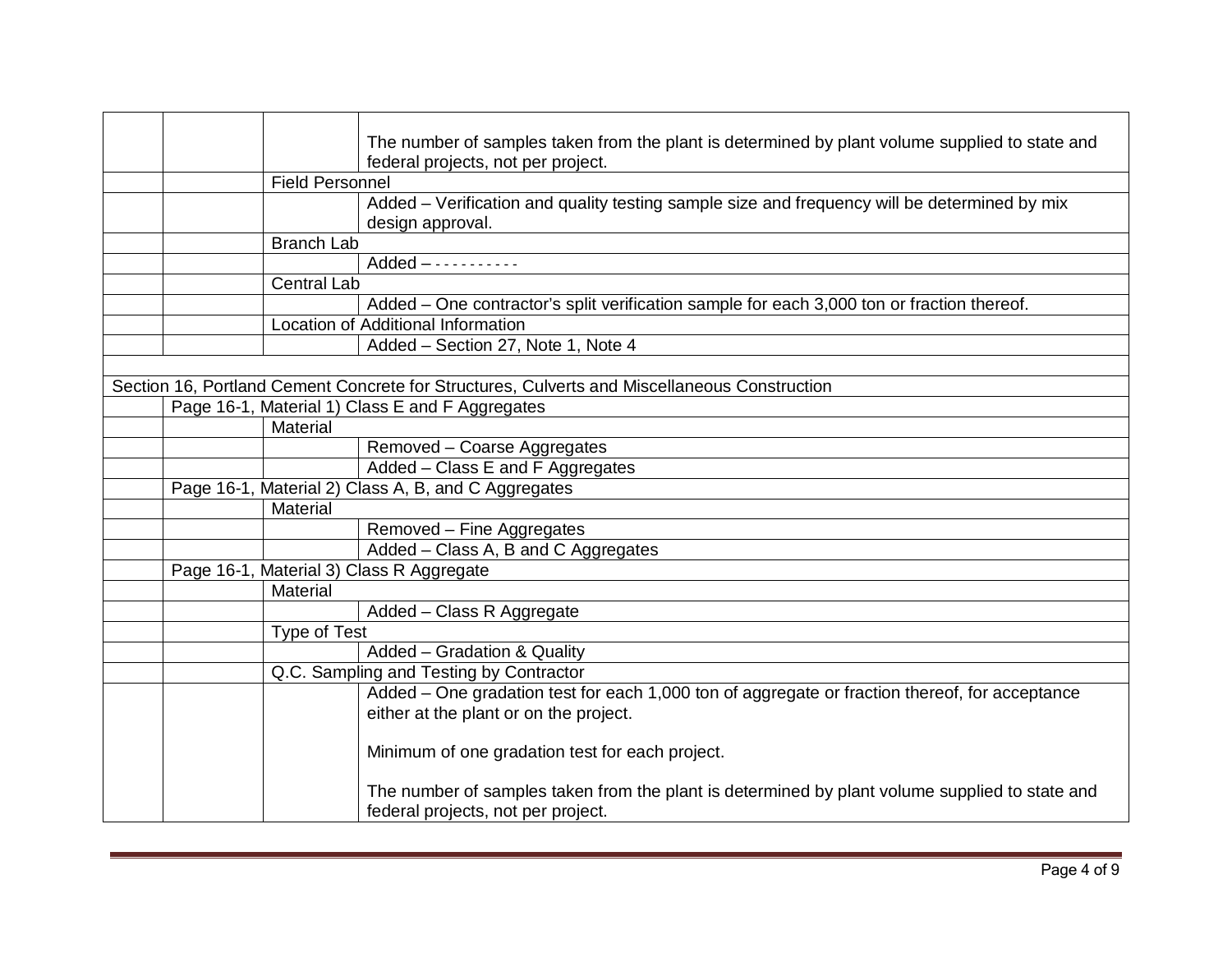|                   | <b>Field Personnel</b>             |                                                                                                     |
|-------------------|------------------------------------|-----------------------------------------------------------------------------------------------------|
|                   |                                    | Added – Verification and quality testing sample size and frequency will be determined by mix        |
|                   |                                    | design approval.                                                                                    |
|                   | <b>Branch Lab</b>                  |                                                                                                     |
|                   |                                    |                                                                                                     |
|                   | <b>Central Lab</b>                 |                                                                                                     |
|                   |                                    | Added - One contractor's split verification sample for each 3,000 ton or fraction thereof.          |
|                   |                                    | Location of Additional Information                                                                  |
|                   |                                    | Added - Section 27, Note 1, Note 4                                                                  |
|                   |                                    |                                                                                                     |
| Section 27, Notes |                                    |                                                                                                     |
|                   |                                    | Page 27-2, Note 2, Asphaltic Oils, Performance Graded Binders, and Emulsified Asphalt               |
|                   |                                    | Removed – the number of                                                                             |
|                   |                                    | Added - tons or                                                                                     |
|                   |                                    | Removed - The suppliers who                                                                         |
|                   |                                    | Added - Only certified suppliers                                                                    |
|                   |                                    | Added - Certified suppliers                                                                         |
|                   |                                    | Removed - his                                                                                       |
|                   |                                    | $Added - the$                                                                                       |
|                   |                                    | Removed – The certificate of compliance must meet the requirements of the Special Provisions as     |
|                   |                                    | stated in the contract.                                                                             |
|                   |                                    | Added – at $60^{\circ}F$                                                                            |
|                   |                                    | Page 27-3, Note 2, Asphaltic Oils, Performance Graded Binders, and Emulsified Asphalt               |
|                   |                                    | Removed - b) Mixing and compaction temperatures for Performance Graded Binders                      |
|                   |                                    | Removed - for that grade.                                                                           |
|                   |                                    | Removed - No penalties on Emulsified Asphalt can be assessed if more than 14 days have              |
|                   |                                    | elapsed between sampling and completion of testing.                                                 |
|                   |                                    |                                                                                                     |
|                   |                                    | Policy 4, Acceptance Policy for Portland Cement and Interground/Blended Cements                     |
|                   | Page 29-9, Certified Mill Analysis |                                                                                                     |
|                   |                                    | Added - following:                                                                                  |
|                   |                                    | Removed – location of the mill, brand name, type of cement, grinding period, and the results of the |
|                   |                                    | physical and chemical tests determined according to ASTM C-150 (Standard Specification for          |
|                   |                                    | Portland Cement) or C-595 (Standard Specification for Blended Hydraulic Cements).                   |
|                   |                                    | $Added -$                                                                                           |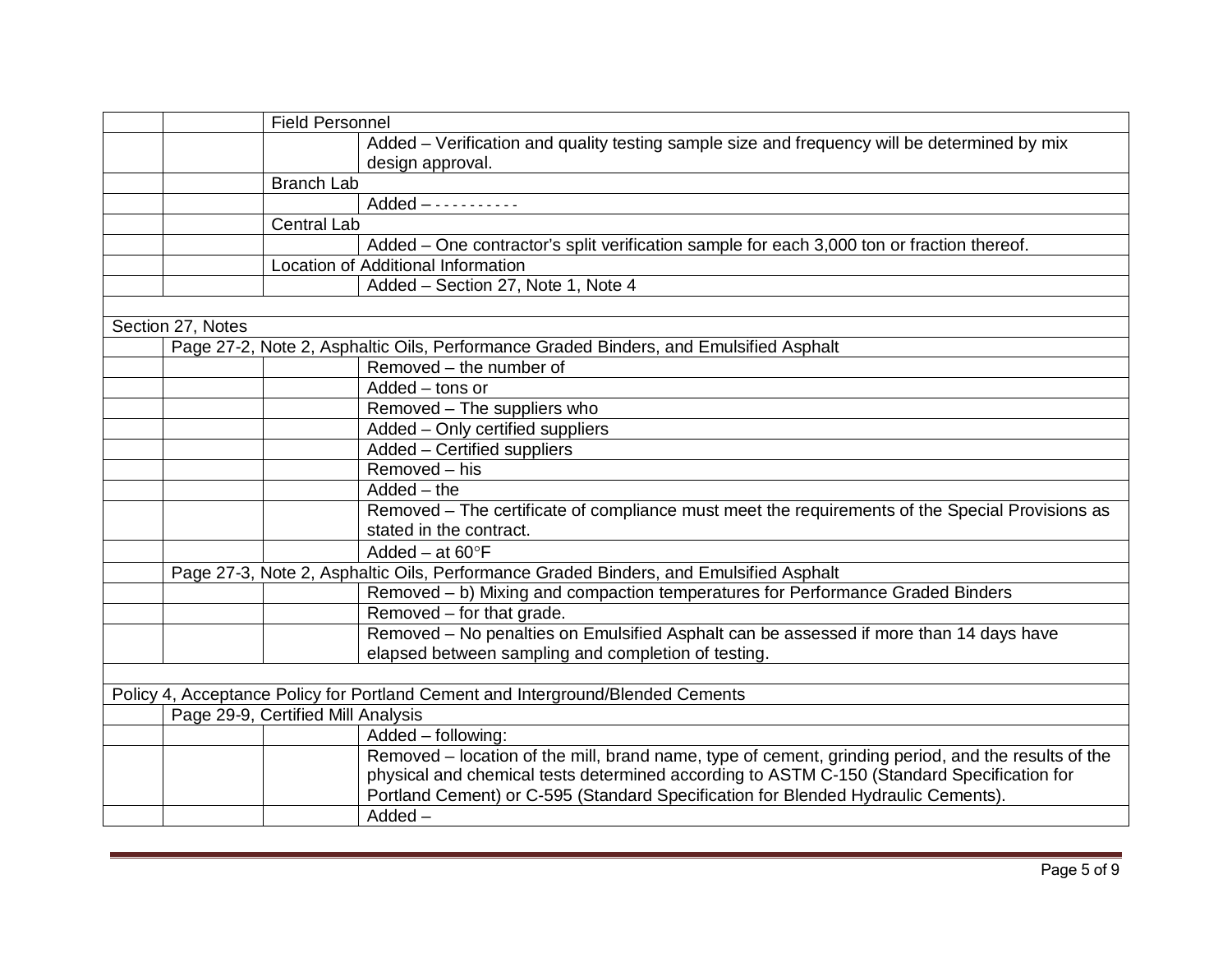|                                   | Mill location,<br>$\bullet$                                                                                                                                                                                                                                                                                                                                                                                                                                                                                                                                                                                                                                                                       |
|-----------------------------------|---------------------------------------------------------------------------------------------------------------------------------------------------------------------------------------------------------------------------------------------------------------------------------------------------------------------------------------------------------------------------------------------------------------------------------------------------------------------------------------------------------------------------------------------------------------------------------------------------------------------------------------------------------------------------------------------------|
|                                   | Type of Portland and interground/blended cements,                                                                                                                                                                                                                                                                                                                                                                                                                                                                                                                                                                                                                                                 |
|                                   | Grinding period,<br>$\bullet$                                                                                                                                                                                                                                                                                                                                                                                                                                                                                                                                                                                                                                                                     |
|                                   | Associated manufacturer product name,<br>$\bullet$                                                                                                                                                                                                                                                                                                                                                                                                                                                                                                                                                                                                                                                |
|                                   | Portland cement shall conform to ASTM C 150,<br>$\bullet$                                                                                                                                                                                                                                                                                                                                                                                                                                                                                                                                                                                                                                         |
|                                   | Interground/blended cements shall conform to ASTM C 595.                                                                                                                                                                                                                                                                                                                                                                                                                                                                                                                                                                                                                                          |
| Page 29-9, Approved Products List |                                                                                                                                                                                                                                                                                                                                                                                                                                                                                                                                                                                                                                                                                                   |
|                                   | Added - APL                                                                                                                                                                                                                                                                                                                                                                                                                                                                                                                                                                                                                                                                                       |
|                                   | Added - APL                                                                                                                                                                                                                                                                                                                                                                                                                                                                                                                                                                                                                                                                                       |
|                                   | Removed - Approved Products List                                                                                                                                                                                                                                                                                                                                                                                                                                                                                                                                                                                                                                                                  |
|                                   | Removed - Each sample will be collected                                                                                                                                                                                                                                                                                                                                                                                                                                                                                                                                                                                                                                                           |
|                                   | Added - Manufacturer shall                                                                                                                                                                                                                                                                                                                                                                                                                                                                                                                                                                                                                                                                        |
|                                   | Added - collect samples in separate grinds or blends                                                                                                                                                                                                                                                                                                                                                                                                                                                                                                                                                                                                                                              |
|                                   | Removed $-$ 1, A. Any change in the source of the pozzolan material (coal fly ash and raw or                                                                                                                                                                                                                                                                                                                                                                                                                                                                                                                                                                                                      |
|                                   | calcined natural) or slag cement, ten consecutive passing mill samples will be required.                                                                                                                                                                                                                                                                                                                                                                                                                                                                                                                                                                                                          |
|                                   | Added – 2, B, i. Report the type of each supplemental cementitious materials (SCMs) and slag                                                                                                                                                                                                                                                                                                                                                                                                                                                                                                                                                                                                      |
|                                   | cement used for final product.                                                                                                                                                                                                                                                                                                                                                                                                                                                                                                                                                                                                                                                                    |
|                                   | Added - 2, B, ii. Report the total cementitious replacement per ASTM C 595.                                                                                                                                                                                                                                                                                                                                                                                                                                                                                                                                                                                                                       |
|                                   | Added - 2, B, ii, 1. Refer to subsection 1004.02, para 2.                                                                                                                                                                                                                                                                                                                                                                                                                                                                                                                                                                                                                                         |
|                                   | Added - 2, B, iii. ASTM C 1567 at 28 days                                                                                                                                                                                                                                                                                                                                                                                                                                                                                                                                                                                                                                                         |
|                                   | Added - 2, B, iii, 1. Refer to subsection 1004.04, para 3 of the Nebraska Standard Specifiation for                                                                                                                                                                                                                                                                                                                                                                                                                                                                                                                                                                                               |
|                                   | <b>Acceptance Requirements</b>                                                                                                                                                                                                                                                                                                                                                                                                                                                                                                                                                                                                                                                                    |
|                                   | Removed – Interground/blended cement shall be tested according to the provisions of ASTM C<br>1567. The mortar bars shall be composed of the Type 1PF/1PN cement and sand/gravel from a<br>Platte River Valley source approved by NDR M&R Division. The mortar bars for the ASTM C 1567<br>shall not exceed 0.10% expansion at 28 days. To accommodate precision within multi-laboratory<br>testing, expansion up to and including 0.13% will be accepted for use. If the expansion exceeds<br>0.13%, the material will be noncompliant. If tolerance problems are not corrected within 30 days<br>following notification, the cement in question will be removed from the NDOR Approved Products |
|                                   | List.                                                                                                                                                                                                                                                                                                                                                                                                                                                                                                                                                                                                                                                                                             |
|                                   | Removed - With the approval of the Portland Cement Concrete Engineer, conditions for                                                                                                                                                                                                                                                                                                                                                                                                                                                                                                                                                                                                              |
|                                   | acceptance may also be met by furnishing test data from another state highway department                                                                                                                                                                                                                                                                                                                                                                                                                                                                                                                                                                                                          |
|                                   | provided the test were conducted within one year of application date.                                                                                                                                                                                                                                                                                                                                                                                                                                                                                                                                                                                                                             |
|                                   | Added - 3. If there is a change to SCM source, the manufacturer shall notify the PCC Engineer of                                                                                                                                                                                                                                                                                                                                                                                                                                                                                                                                                                                                  |
|                                   | the change and follow para 1.                                                                                                                                                                                                                                                                                                                                                                                                                                                                                                                                                                                                                                                                     |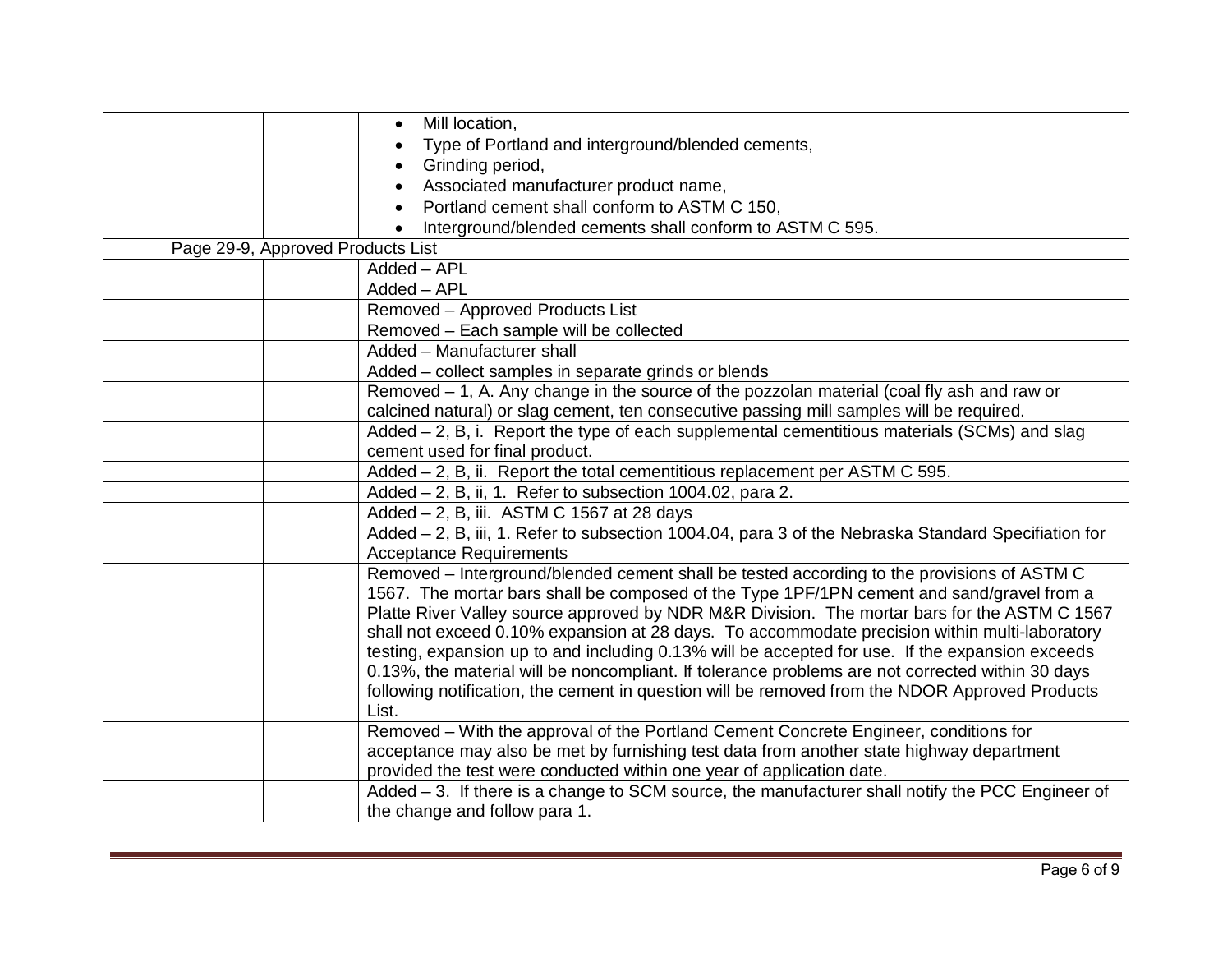|  | Page 29-10, Sampling Procedure at Mill                                                      |
|--|---------------------------------------------------------------------------------------------|
|  | Removed - Mill                                                                              |
|  | Added - at Mill                                                                             |
|  | Added - Portland                                                                            |
|  | $Removed - s$                                                                               |
|  | Page 29-10, Sample Shipping                                                                 |
|  | Removed - Mill                                                                              |
|  | Removed – one of                                                                            |
|  | $Removed - es$                                                                              |
|  | Added - listed                                                                              |
|  | Removed - producer                                                                          |
|  | Added - manufacturer                                                                        |
|  | Removed-                                                                                    |
|  | When using the U.S Post Service:                                                            |
|  | Portland Cement Concrete Laboratory                                                         |
|  | Nebraska Department of Roads                                                                |
|  | <b>Materials and Research Division</b>                                                      |
|  | P.O Box 94759                                                                               |
|  | Lincoln, Nebraska 68509-4759                                                                |
|  | Removed - UPS                                                                               |
|  | Added - Ground Shipping                                                                     |
|  | Page 29-10, Certificates of Compliance                                                      |
|  | Removed - Brand                                                                             |
|  | Added - Manufacturer                                                                        |
|  | Added - Portland or interground/blended                                                     |
|  | Added - Portland or interground/blended                                                     |
|  | Added - Portland or interground/blended                                                     |
|  | Page 29-11, Quality Control of Portland Cement                                              |
|  | Removed and Interground/Blended                                                             |
|  | $Removed - s$                                                                               |
|  | Removed - acceptance policy                                                                 |
|  | Added - quality control                                                                     |
|  | Removed - and interground/blended                                                           |
|  | Removed Flowchart - Quality Control of Products on the Approved Product List                |
|  | Added Flowchart - Quality Control of Portland Cement Products on the Approved Products List |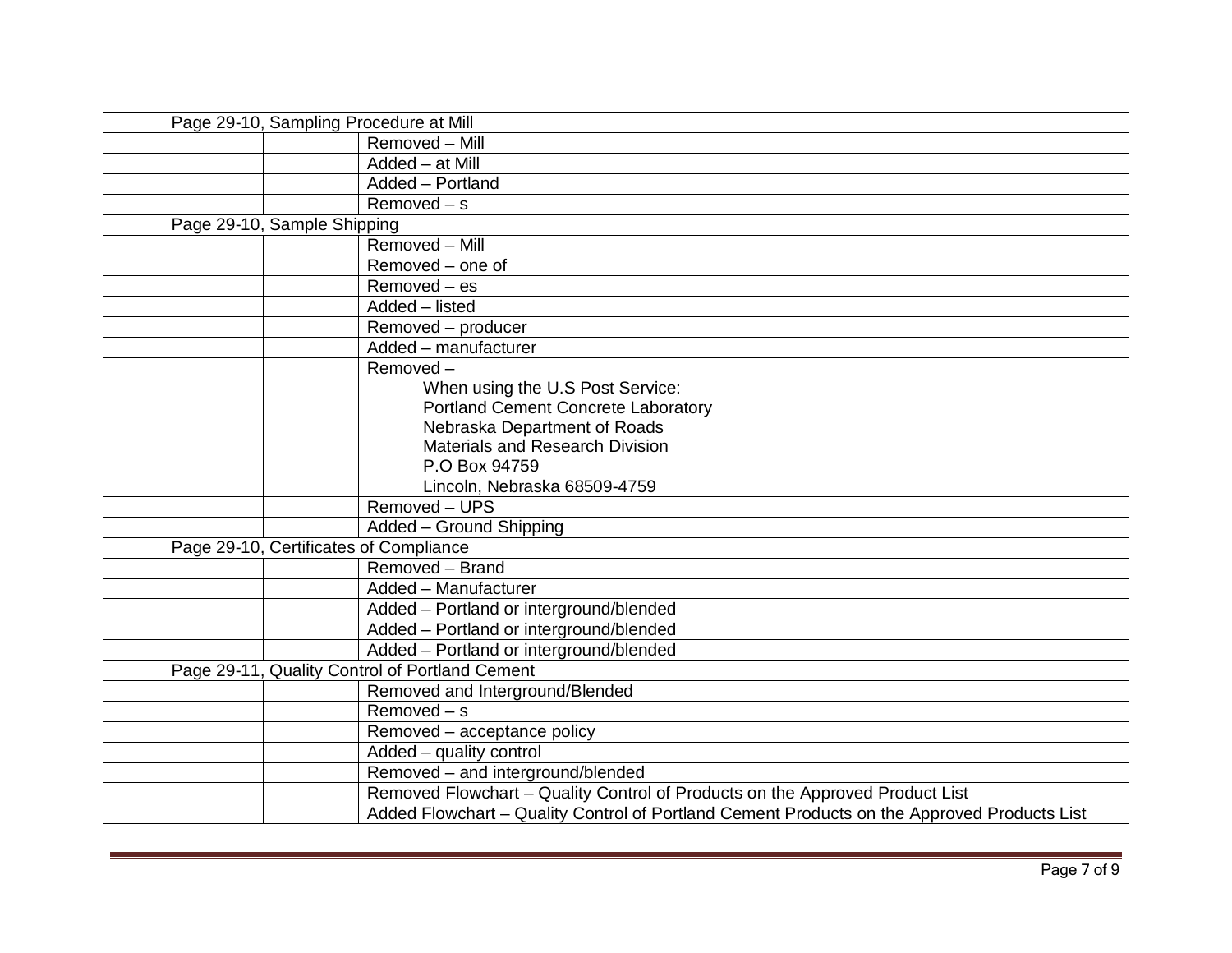|  |            | Page 29-12, Quality Assurance of Interground/Blended Cement:                                  |
|--|------------|-----------------------------------------------------------------------------------------------|
|  |            | Removed Flowchart - Acceptance of Integround/Blended Cements                                  |
|  |            | Added Flowchart - Quality Control of Integround/Blended Cements on the Approved Products List |
|  |            |                                                                                               |
|  |            | Policy 5, Acceptance Policy for Pozzolans (Fly Ash or Calcined Natural Pozzolan)              |
|  |            | Page 29-13, Acceptance Policy for Pozzolans (Fly Ash or Calcined Natural Pozzolan)            |
|  |            | <b>Removed Policy 5</b>                                                                       |
|  |            |                                                                                               |
|  |            | Policy 6, Acceptance Policy for Slag Cement for Use in Concrete                               |
|  |            | Page 29-14, Acceptance Policy for Slag Cement for Use in Concrete                             |
|  |            | Removed Policy 6                                                                              |
|  |            |                                                                                               |
|  |            | Policy 7, Policy for Certification of Ready Mix Plants                                        |
|  |            | Page 29-15, Policy for Certification of Ready Mix Plants                                      |
|  | ASTM C 94  |                                                                                               |
|  |            | $Added - (wet batch)$                                                                         |
|  | Note 1, a. |                                                                                               |
|  |            | Removed - upon                                                                                |
|  |            | Added - when                                                                                  |
|  |            | $Removed - 's$                                                                                |
|  |            | $Added - is$                                                                                  |
|  |            | Removed - relocation                                                                          |
|  |            | Added - relocated                                                                             |
|  | Note 1, c. |                                                                                               |
|  |            | Removed - Trucks are to be certified every two years.                                         |
|  |            | Page 29-16, ASTM C 94 Requirements for Central Mixer Batch Plants                             |
|  | 3.         |                                                                                               |
|  |            | Removed - project manager/QA                                                                  |
|  |            | Added - engineer                                                                              |
|  | 7.         |                                                                                               |
|  |            | Removed - at the mixer                                                                        |
|  |            | Removed – the mix time is                                                                     |
|  |            | Added - batching has been                                                                     |
|  | 8.         |                                                                                               |
|  |            | Removed - will be a need for                                                                  |